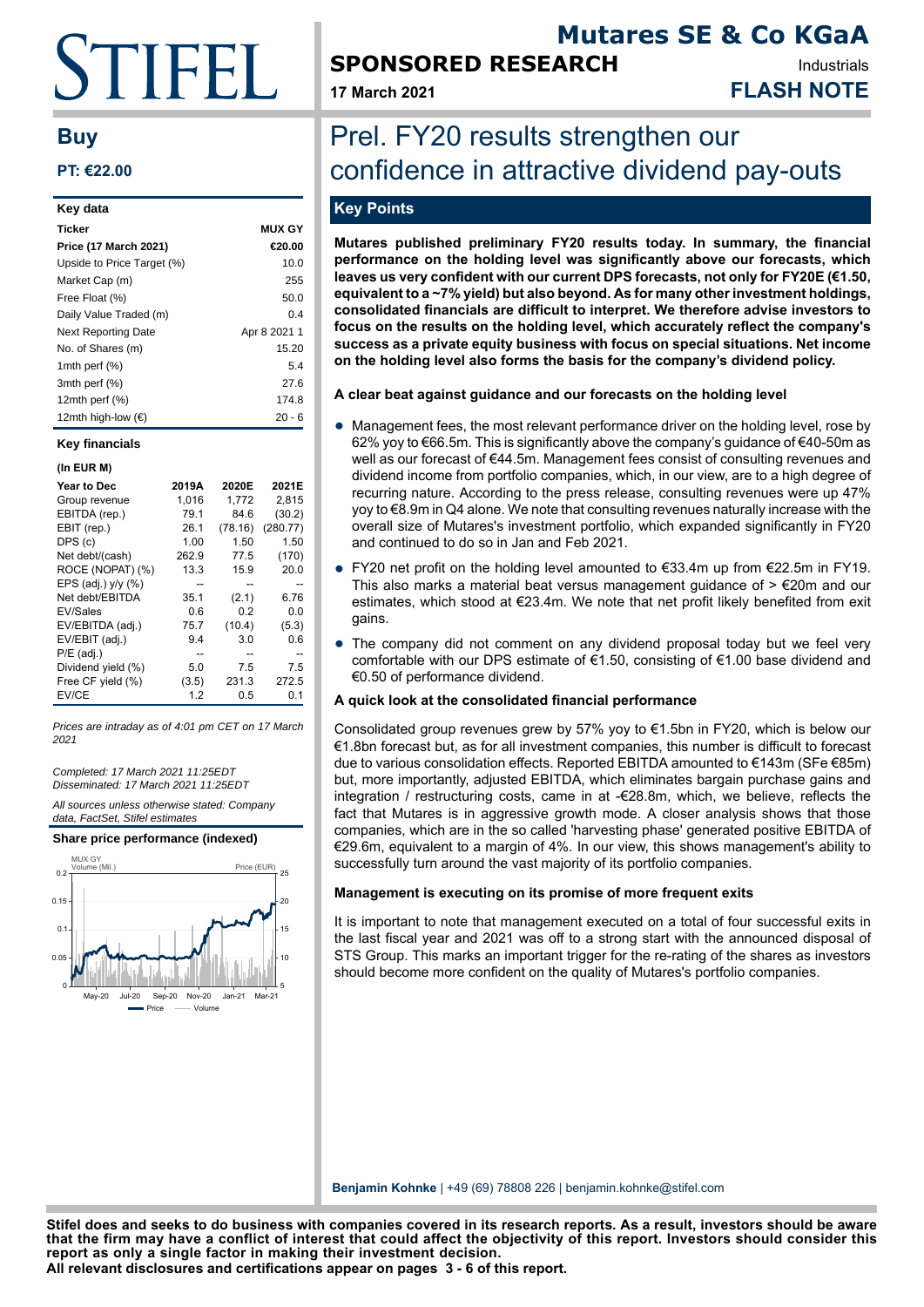# **Company Snapshot**

#### **Investment case summary**

The Mutares equity story is based on the company's transformation from an investment holding to a private equity firm in the niche area of special situations. As a result, earnings streams should become much more transparent and, as such, easier to value for analysts and investors alike. Consequently, we expect a continued rerating of the shares over the next 12 months. Recurring revenues from consulting services to and dividends from its portfolio companies should cover management's ambitions for attractive dividend payouts to shareholders. Mutares also plans to reduce significantly the holding period of portfolio companies. Hence, a higher exit frequency over the next few years should not only strengthen investor trust in the quality of the portfolio companies, but also result in potential performance dividends.

#### **Target price methodology**

Mutares has decided to provide more transparency on the revenue and profit streams at the holding level, which form the basis for our valuation framework. We also take into account that management is highly committed to dividend payments. Our financial forecasts therefore flow into a private equity peer group analysis (FY21E P/E target multiple of 16x) as well as a dividend discount model (DDM). The average of the two implied equity values, result in our price target of €22.00.

#### **Risk to our valuation and rating**

While a larger portfolio is the prerequisite for growth, it will naturally be more complex to manage. This requires more investment professionals, consultants and, as a consequence, higher fixed costs. We could argue that Mutares's holdings are in a restructuring mode for a reason and a longer-than-expected optimisation phase would postpone dividend income. In some cases, the turnaround does not materialise and potentially results in insolvency procedures. This would naturally lead to either a low or even negative selling price, or trigger a costly liquidation process. That said, we note that Mutares has a strong track record since inception and, in addition, has baked in such, probability-weighted, scenarios in its financial guidance.

#### **Key dates**

- FY20 results: 8 April
- Q1 2021 results: 11 May

#### **Company description**

Mutares is an investment holding company, headquartered in Munich, Germany. It was founded in 2008 and went public in the same year. It is currently listed in the SCALE segment of the Frankfurt stock exchange.

#### **Key products, clients and end markets**

Mutares's investments are focused on medium-sized companies located throughout continental Europe. Management claims to have a particular expertise in investing in and managing special situations or turnaround cases, facilitated by its ~70 consultants FTEs. With offices in Munich, Frankfurt am Main, Vienna, Paris, Madrid, Milan, Stockholm, Helsinki, as well as London, and investment activities in Europe, North Africa, North and South America and Asia, Mutares has a global footprint. The current portfolio comprises 19 equity investments. The firm takes a sector-agnostic approach to investment, albeit with a focus on targets which operate in the industrial sector.

#### **Key shareholders**

- Robin Laik (founder and CEO): 29%
- Mutares management: 11%
- Treasury shares: 3%

#### **Senior management**

- Robin Laik: CEO
- Johannes Laumann: CIO
- Mark Friedrich: CFO
- Dr. Kristian Schleede is CRO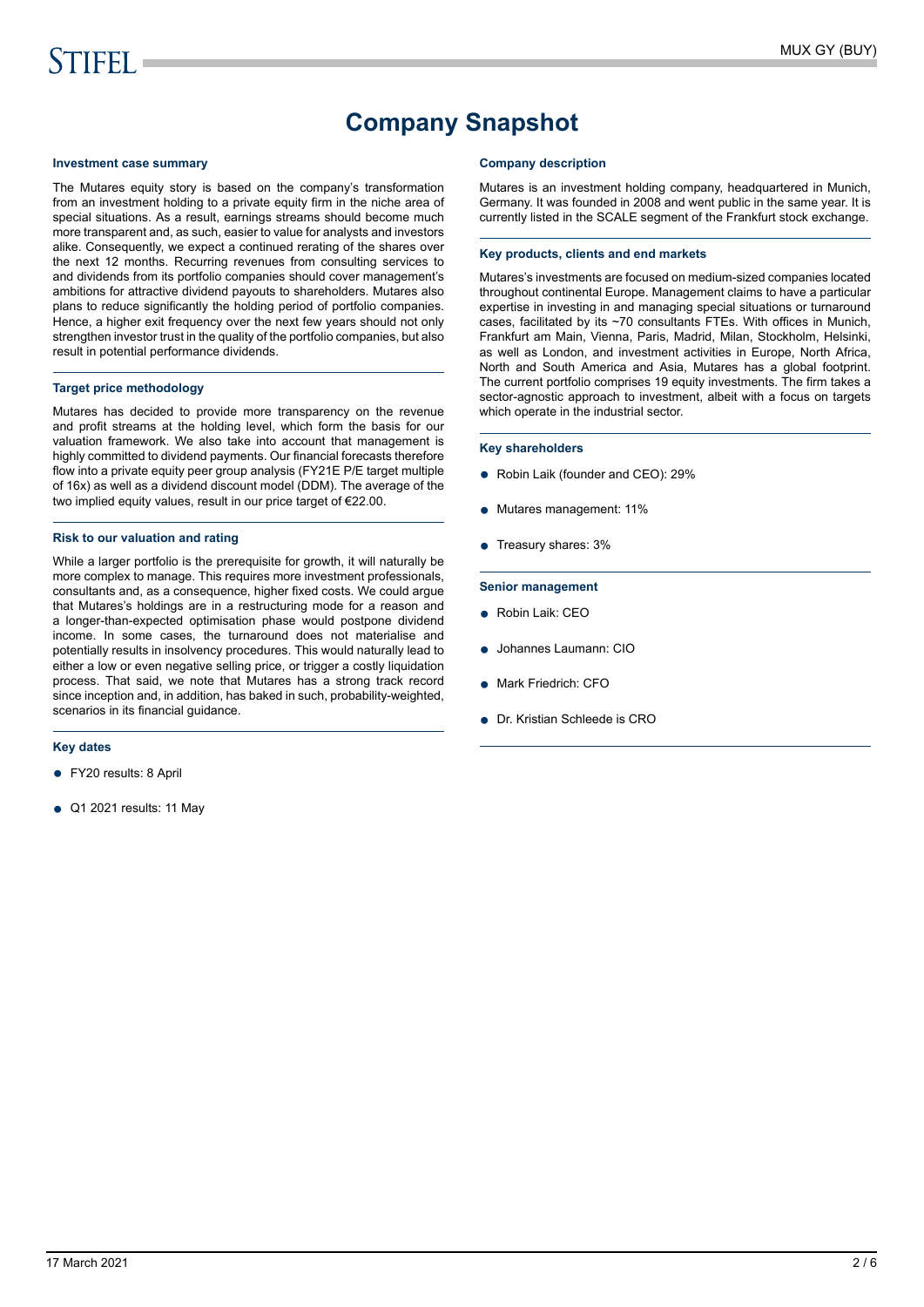# **Important Disclosures and Certifications**

**I, Benjamin Kohnke, certify that the views expressed in this research report accurately reflect my personal views about the subject securities or issuers; and I, Benjamin Kohnke, certify that no part of my compensation was, is, or will be directly or indirectly related to the specific recommendations or views contained in this research report.**

**Our European Policy for Managing Research Conflicts of Interest is available at [www.stifel.com/institutional/](https://www.stifel.com/institutional/ImportantDisclosures) [ImportandDisclosures.](https://www.stifel.com/institutional/ImportantDisclosures)**

*Completed: 17 March 2021 11:25EDT Disseminated: 17 March 2021 11:25EDT*

**Mutares SE & Co KGaA (MUX GY) as of March 16, 2021 (in EUR)**



\*Represents the value(s) that changed.

Buy=B; Hold=H; Sell=S; Discontinued=D; Suspended=SU; Discontinued=D; Initiation=I

## For a price chart with our ratings and any applicable target price changes for MUX GY go to <http://stifel2.bluematrix.com/sellside/Disclosures.action?ticker=MUX GY>

Stifel is party to an agreement with Mutares SE & Co KGaA relating to the production of the research (this includes agreements concerning the production of company sponsored research).

Mutares SE & Co KGaA is a client of Stifel or an affiliate or was a client of Stifel or an affiliate within the past 12 months.

Stifel or an affiliate expects to receive or intends to seek compensation for investment banking services from Mutares SE & Co KGaA in the next 3 months.

Stifel or an affiliate is a market maker or liquidity provider in the securities of Mutares SE & Co KGaA.

Mutares SE & Co KGaA is provided with non-investment banking, securities related services by Stifel or an affiliate or was provided with non-investment banking, securities related services by Stifel or an affiliate within the past 12 months.

The research analyst(s) responsible for the preparation of this report viewed the material operations of Mutares SE & Co KGaA.

Stifel or an affiliate has received compensation for non-investment banking, securities related services from Mutares SE & Co KGaA in the past 12 months.

The equity research analyst(s) responsible for the preparation of this report receive(s) compensation based on various factors, including Stifel's overall revenue, which includes investment banking revenue.

### **Investment Rating System**

Our investment rating system is defined as follows:

**Buy** - We expect a total return of greater than 10% over the next 12 months with total return equal to the percentage price change plus dividend yield.

**Speculative Buy**<sup>1</sup> - We expect a total return of greater than 30% over the next 12 months, with total return equal to the percentage price change plus dividend yield, accompanied by substantially higher than normal risk including the possibility of a binary outcome.

**Hold** - We expect a total return between -5% and 10% over the next 12 months with total return equal to the percentage price change plus dividend yield.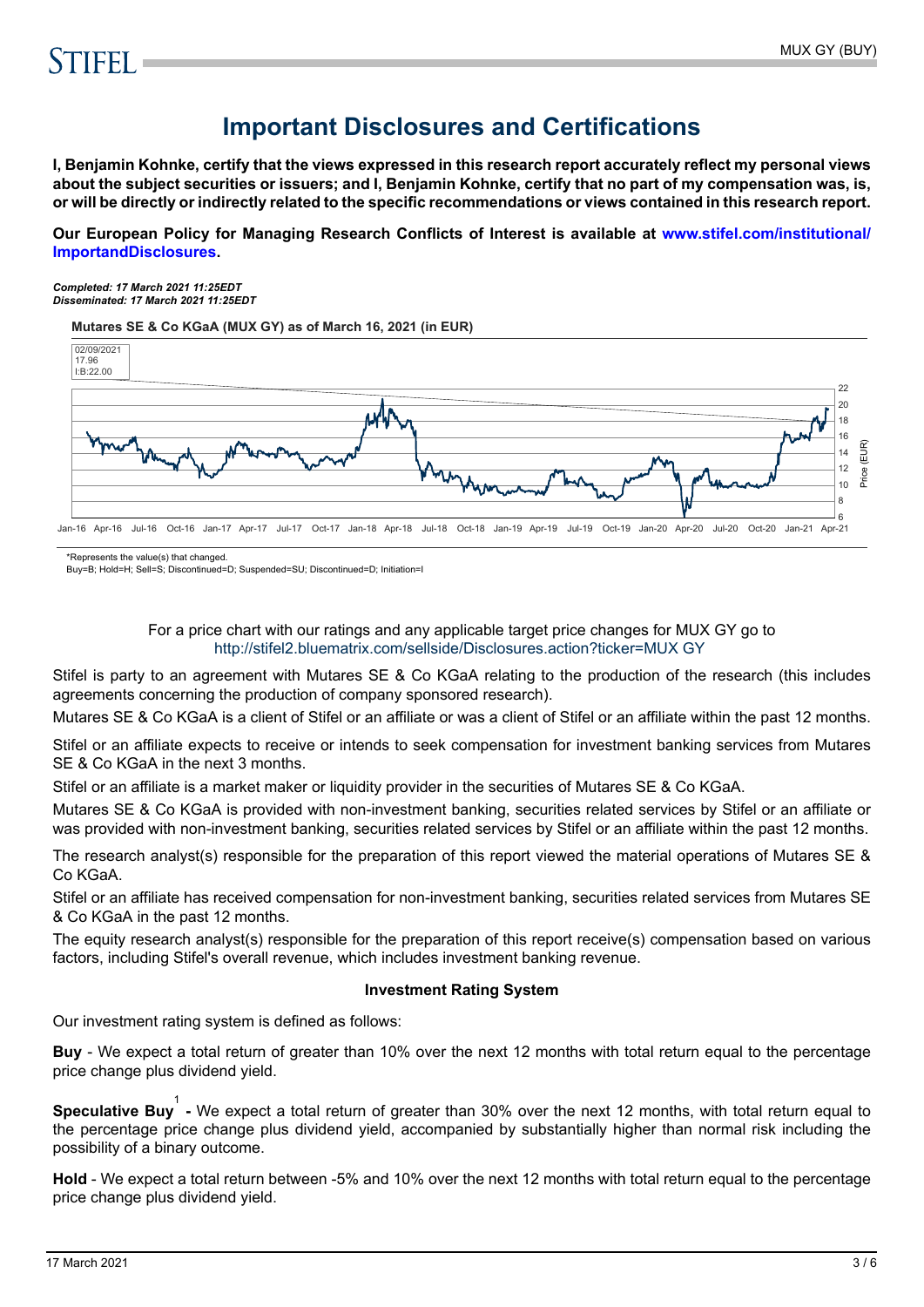# **STIFFI**

**Sell** - We expect a total return below -5% over the next 12 months with total return equal to the percentage price change plus dividend yield.

Occasionally, we use the ancillary rating of **Suspended (SU)** to indicate a long-term suspension in rating and/or target price, and/or coverage due to applicable regulations or Stifel policies. Alternatively, **Suspended** may indicate the analyst is unable to determine a "reasonable basis" for rating/target price or estimates due to lack of publicly available information or the inability to quantify the publicly available information provided by the company and it is unknown when the outlook will be clarified. **Suspended** may also be used when an analyst has left the firm.

 $1$  This rating is only utilised by Stifel Canada.

Of the securities we rate, 55% are rated Buy, 1% are rated Speculative Buy, 29% are rated Hold, 2% are rated Sell and 13% are rated Suspended.

Within the last 12 months, Stifel or an affiliate has provided investment banking services for 16%, 15%, 26% and 12% of the companies whose shares are rated Buy, Hold, Sell, and Suspended respectively.

Within the last 12 months, Stifel or an affiliate has provided material services for 36%, 40%, 17%, 20% and 14% of the companies whose shares are rated Buy, Speculative Buy, Hold, Sell, and Suspended respectively.

## **Additional Disclosures**

Please visit the Research Page at www.stifel.com for the current research disclosures and respective target price methodology applicable to the companies mentioned in this publication that are within the Stifel coverage universe. For a discussion of risks and changes to target price including basis of valuation or methodology please see our stand-alone company reports and notes for all stocks.

The information contained herein has been prepared from sources believed to be reliable but is not guaranteed by us and is not a complete summary or statement of all available data, nor is it considered an offer to buy or sell any securities referred to herein. Opinions expressed are as of the date of this publication and are subject to change without notice. These opinions do not constitute a personal recommendation and do not take into account the particular investment objectives, financial situation or needs of individual investors. Employees of Stifel, or its affiliates may, at times, release written or oral commentary, technical analysis or trading strategies that differ from the opinions expressed within. Stifel or any of its affiliates may have positions in the securities mentioned and may make purchases or sales of such securities from time to time in the open market or otherwise and may sell to or buy from customers such securities on a principal basis; such transactions may be contrary to recommendations in this report. Past performance should not and cannot be viewed as an indicator of future performance. Unless otherwise noted, the financial instruments mentioned in this report are priced as of market close on the previous trading day and presumed performance is calculated always over the next 12 months.

As a multi-disciplined financial services firm, Stifel regularly seeks investment banking assignments and compensation from issuers for services including, but not limited to, acting as an underwriter in an offering or financial advisor in a merger or acquisition, or serving as a placement agent in private transactions.

# **Affiliate Disclosures**

References to "**Stifel**" (collectively "Stifel") refer to SFC and other associated affiliated subsidiaries including (i) Stifel, Nicolaus & Company, Incorporated ("**SNC**"); (ii) Keefe, Bruyette & Woods, Incorporated ("**KBWI**''), which are both U.S. broker-dealers registered with the United States Securities and Exchange Commission ("**SEC**") and members of the Financial Industry National Regulatory Authority ("**FINRA**"), respectively; (iii) Stifel Nicolaus Canada, Incorporated. ("**Stifel Canada**"), which is authorised and regulated by Investment Industry Regulatory Organization of Canada ("**IIROC**"), and also trades under the names "**Stifel GMP**" and/or "**Stifel FirstEnergy**"; (iv) Stifel Nicolaus Europe Limited ("**SNEL**"), which is authorised and regulated by the Financial Conduct Authority ("**FCA**") (FRN 190412) and is a member of the London Stock Exchange and also trades under the name Keefe, Bruyette & Woods Europe ("**KBW Europe**"); and (v) Stifel Europe Bank AG ("**SEBA**"), which is regulated by the German Federal Financial Supervisory Authority (Bundesanstalt für Finanzdienstleistungsaufsicht; "BaFin") and is a member of Deutsche Boerse and SIX Swiss Exchange and (vi) Stifel Schweiz AG ("**STSA**"), which is representative of SEBA in Switzerland and regulated by the Eidgenössische Finanzmarktaufsicht ("**FINMA**"). SNEL, SEBA and STSA are collectively referred to as **Stifel Europe**.

**Registration of non-US Analysts:** Any non-US research analyst employed by Stifel contributing to this report is not registered/qualified as a research analyst with FINRA and is not an associated person of the US broker-dealer and therefore may not be subject to FINRA Rule 2241 restrictions on communications with a subject company, public appearances, and trading securities held by a research analyst account.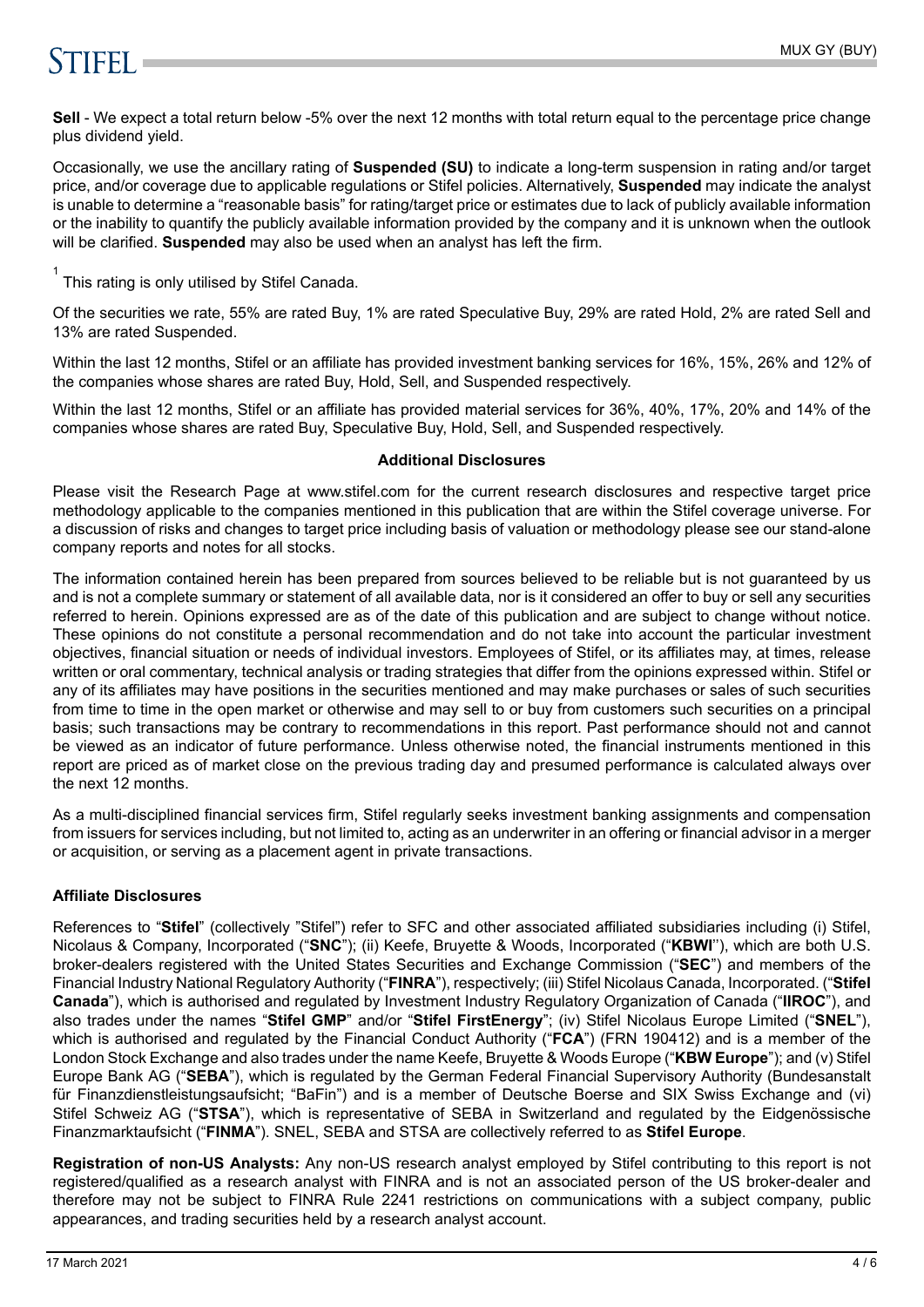# **STIFFLE**

**Global Research Notes:** Stifel Global Research (Cross-Border Research) notes are intended for use only by Institutional or Professional Clients. Research analysts contributing content to these reports are subject to different regulatory requirements based on the jurisdiction in which they operate. Clients seeking additional information should contact the Stifel entity through which they conduct business.

**SEBA & STSA Sponsored research:** At SEBA & STSA, analysts may produce issuer paid research ('sponsored research'). This research is produced by analysts in accordance with local regulatory requirements relating to such research. In certain jurisdictions, this issuer paid research may be deemed to be independent research albeit not produced to the same conflicts of interest standards required by all jurisdictions for independent research. Where research has been paid for by an issuer, this will be clearly labelled. Please see our [European Policy for Managing Research Conflicts](https://www.stifel.com/institutional/ImportantDisclosures) [of Interest](https://www.stifel.com/institutional/ImportantDisclosures) for additional information.

# **Country Specific and Jurisdictional Disclosures**

**United States:** Research produced and distributed by Stifel Europe is distributed by Stifel Europe to "Major US Institutional Investors" as defined in Rule 15a-6 under the US Securities Exchange Act of 1934, as amended. SNC may also distribute research prepared by Stifel Europe directly to US clients, including US clients that are not Major US Institutional Investors. In these instances, SNC accepts responsibility for the content. Stifel Europe is a non-US brokerdealer and accordingly, any transaction by a US client in the securities discussed in the document must be effected by SNC. US clients wishing to place an order should contact their SNC representative.

**UK:** This report is distributed in the UK by SNEL, which is authorised and regulated by the Financial Conduct Authority (FCA). In these instances, SNEL accepts responsibility for the content. Research produced by Stifel Europe is not intended for use by and should not be made available to retail clients as defined by the FCA.

**European Economic Area (EEA)**: This report is distributed in the EEA by SEBA, which is authorized and regulated by the German Federal Financial Supervisory Authority (Bundesanstalt für Finanzdienstleistungsaufsicht; "BaFin"), In these instances, SEBA accepts responsibility for the content. Research produced by Stifel Europe is not intended for use by and should not be made available to retail clients as defined under MiFID II.

The complete preceding 12-month recommendations history related to recommendation(s) in this research report is available at https://stifel2.bluematrix.com/sellside/MAR.action

**Australia:** Research produced by Stifel is distributed by SNEL under the Australian Securities and Investments Commission ("ASIC") Class Order [CO 03/1099] exemption from the requirement to hold an Australian Financial Services Licence ("AFSL"). This research may only be distributed to a "Wholesale Client" within the meaning of section 761G of the Corporations Act 2001 (Cth).

**Brunei:** This document has not been delivered to, registered with or approved by the Brunei Darussalam Registrar of Companies, Registrar of International Business Companies, the Brunei Darussalam Ministry of Finance or the Autoriti Monetari Brunei Darussalam. This document and the information contained within will not be registered with any relevant Brunei Authorities under the relevant securities laws of Brunei Darussalam. The interests in the document have not been and will not be offered, transferred, delivered or sold in or from any part of Brunei Darussalam. This document and the information contained within is strictly private and confidential and is being distributed to a limited number of accredited investors, expert investors and institutional investors under the Securities Markets Order, 2013 ("Relevant Persons") upon their request and confirmation that they fully understand that neither the document nor the information contained within have been approved or licensed by or registered with the Brunei Darussalam Registrar of Companies, Registrar of International Business Companies, the Brunei Darussalam Ministry of Finance, the Autoriti Monetari Brunei Darussalam or any other relevant governmental agencies within Brunei Darussalam. This document and the information contained within must not be acted on or relied on by persons who are not Relevant Persons. Any investment or investment activity to which the document or information contained within is only available to, and will be engaged in only with Relevant Persons.

**Canadian Distribution:** Research produced by Stifel Europe is distributed in Canada by SNC in reliance on the international dealer exemption. This material is intended for use only by professional or institutional investors. None of the investments or investment services mentioned or described herein is available to other persons or to anyone in Canada who is not a "permitted client" as defined under applicable Canadian securities laws.

**Republic of South Africa:** Research produced by Stifel is distributed by SNEL to "Clients" as defined in FSCA FAIS Notice 20 of 2018 (the "FAIS Notice") issued by the Financial Services Conduct Authority. Research distributed by SNEL is pursuant to an exemption from the licensing requirements under Section 7(1) of the Financial Advisory and Intermediary Services Act, 2002.